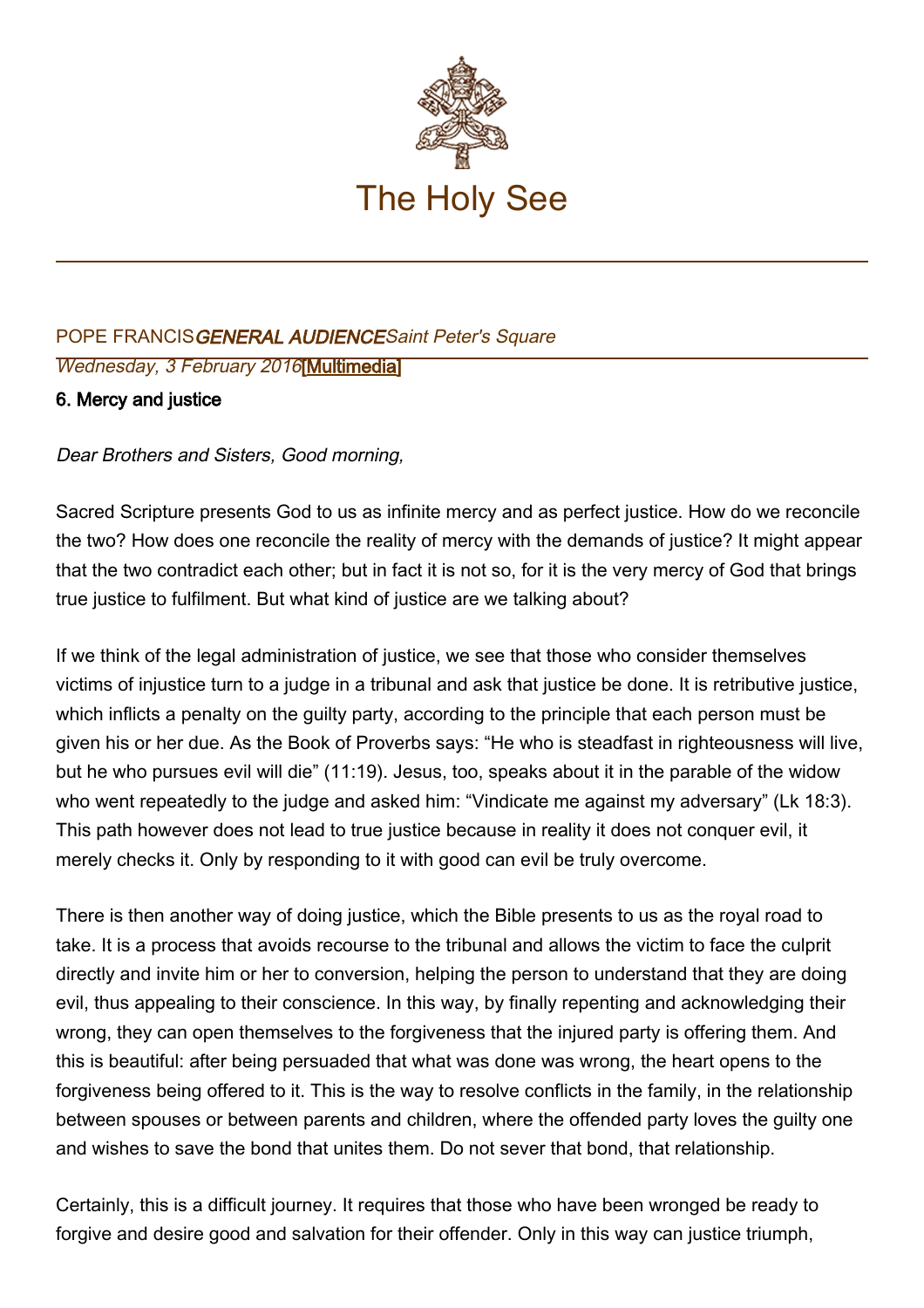because thus, if the culprit acknowledges the evil done and ceases to do it, the evil is no more; and he who was unjust becomes just, because he is forgiven and is helped to rediscover the path of goodness. And this is where forgiveness and mercy come in.

This is how God acts towards us sinners. The Lord continually offers us his pardon and helps us to accept it and to be aware of our wrong-doing so as to free us of it. For God wants not our condemnation, but our salvation. God does not want to condemn anyone! One of you might ask me: "But Father, didn't Pilate deserve condemnation? Did God want that?" No! God wanted to save Pilate as well as Judas, everyone! He, the Lord of Mercy, wants to save everyone! The difficulty is in allowing him to enter our hearts. Every word of the prophets is a passionate appeal full of love which seeks our conversion. This is what the Lord says through the Prophet Ezekiel: "Have I any pleasure in the death of the wicked... and not rather that he should turn from his way and live?" (18:23; cf. 33:11), that's what pleases God!

This is the heart of God, the heart of a Father who loves and wants his children to live in goodness and in justice, and thus that they might live to the fullest and be happy. The heart of a Father who goes beyond our little concept of justice to open us to the limitless horizons of his mercy. His is the heart of a Father who does not treat us according to our sins nor repay us according to our faults, as the Psalm says (103[102]:9-10). His is precisely the heart of the father whom we want to encounter when we go to the confessional. Perhaps he will say something to help us better understand our sin, but we all go to find a father who helps us to change our lives; a father who gives us the strength to go on; a father who forgives us in the name of God. That is why being a confessor is such an important responsibility, because that son, that daughter who comes to you is only looking for a father. And you, priest in the confessional, you are there in the place of the Father who does justice with his mercy.

## Special greetings:

I offer an affectionate greeting to all the English-speaking pilgrims and visitors present at today's Audience, including those from the United States of America. May you open your lives to the Lord's gift of mercy, and share this gift with everyone you know. May you be children of the Good Father, missionaries of his merciful love. May God bless you all!

A warm welcome to the Italian-speaking pilgrims! I am delighted to welcome the faithful from the Diocese of Livorno, with Bishop Simone Giusti; participants of the seminar hosted by the University of Santa Croce; students of the Swiss School of Rome and artists of the American Circus. And I thank you! I would like to repeat what I said a week ago, when there was a show like this. You create beauty, and beauty brings us ever closer to God. Thank you for this. But there is another thing that I would like to stress: this is not improvised; behind this spectacle of beauty, there are hours and hours of training that is exhausting. Training is exhausting! The Apostle Paul